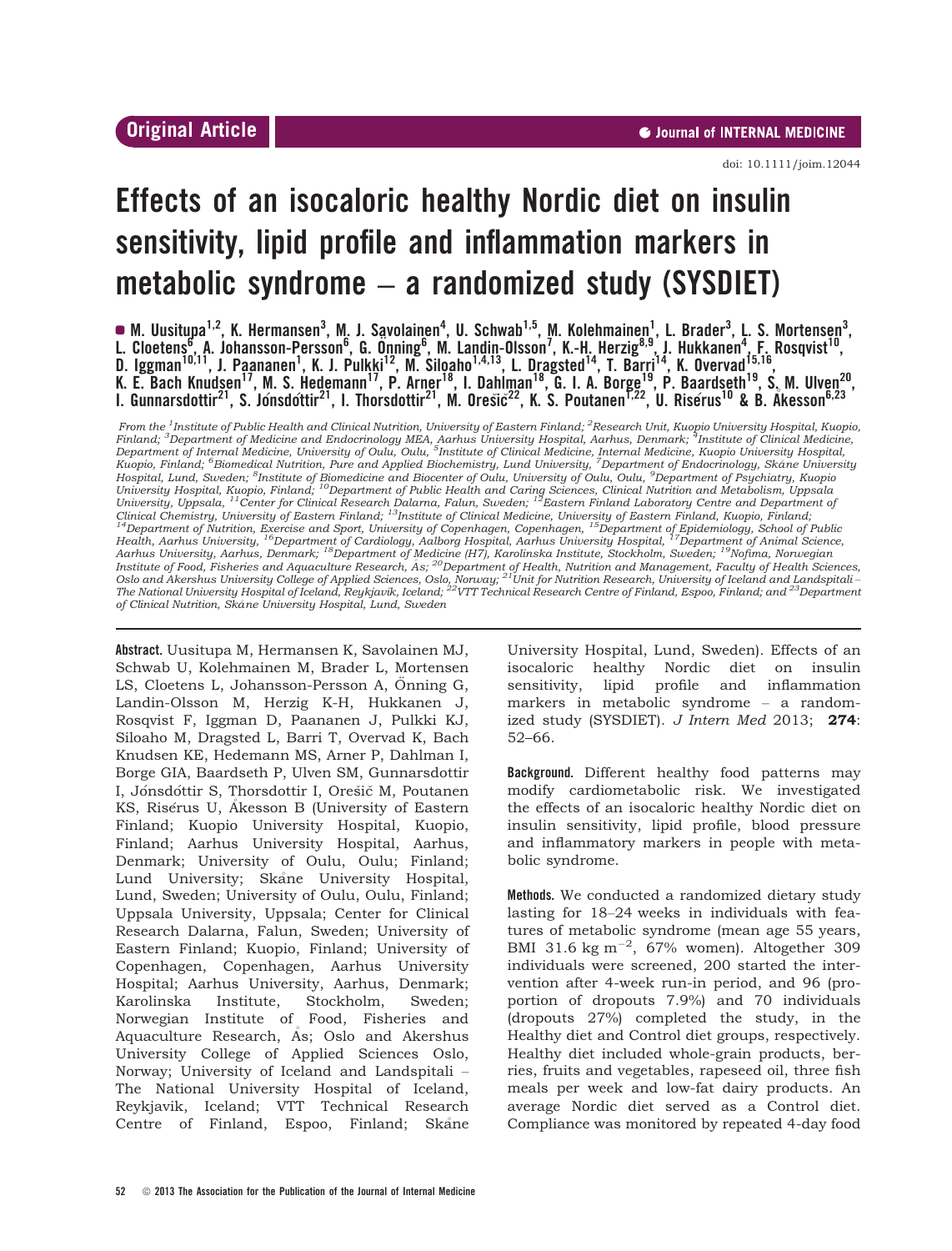diaries and fatty acid composition of serum phospholipids.

Results. Body weight remained stable, and no significant changes were observed in insulin sensitivity or blood pressure. Significant changes between the groups were found in non-HDL cholesterol  $(-0.18,$ mmol  $L^{-1}$  95% CI -0.35; -0.01, P = 0.04), LDL to HDL cholesterol  $(-0.15, -0.28; -0.00, P = 0.046)$ and apolipoprotein B to apolipoprotein A1 ratios  $(-0.04, -0.07; -0.00, P = 0.025)$  favouring the Healthy diet. IL-1 Ra increased during the Control

#### Introduction

Diet has a great impact on the risk and worldwide burden of chronic diseases, including cardiovascular diseases (CVD), the metabolic syndrome (MetS) and type 2 diabetes [1, 2]. In particular, the effects of dietary fatty acids on the metabolism of serum lipids and lipoproteins and their connection to atherosclerotic process have been thoroughly investigated [3, 4], whereas their effects on low HDL cholesterol [5–8], insulin resistance and low-grade inflammation are still unclear [9, 10]. MetS, characterized by insulin resistance, central obesity, clustering of cardiometabolic risk factors and low-grade inflammation, is a major clinical risk indicator of type 2 diabetes and CVD globally [1, 2]. The Mediterranean diet, representing the diet traditionally eaten in Southern Europe, has long been related to improved health and prevention of CVD, certain cancers and type 2 diabetes [11–18]. Acceptance of the Mediterranean diet has not been easy in other parts of the Western world, probably due to difficulties in changing dietary patterns, cultural differences in taste and limited accessibility to various foods [19, 20]. A healthenhancing regional Nordic diet has therefore been proposed as an alternative to the Mediterranean diet [21]. Recent studies suggest that a healthy Nordic diet pattern is related to lower mortality [22] and improved cardiovascular risk factors in short term [23]. The aim of the present study was to clarify whether a Nordic alternative for healthy food pattern in a weight-stable condition would have beneficial effects on insulin resistance, glucose tolerance, serum lipids and lipoproteins, and inflammatory markers in people with MetS. The duration of our trial was decided to last for 18– 24 weeks to monitor adherence to the diet and analyse the longer-term effects on glucose tolerance, insulin sensitivity and HDL-C metabolism,

M. Uusitupa et al. Healthy Nordic diet and CVD risk

diet (difference  $-84$ ,  $-133$ ;  $-37$  ng L<sup>-1</sup>, P = 0.00053). Intakes of saturated fats (E%, beta estimate 4.28, 0.02; 8.53,  $P = 0.049$  and magnesium (mg,  $-0.23$ ,  $-0.41$ ;  $-0.05$ ,  $P = 0.012$ ) were associated with IL-1 Ra.

Conclusions. Healthy Nordic diet improved lipid profile and had a beneficial effect on low-grade inflammation.

Keywords: cardiovascular risk, inflammation, intervention, metabolic syndrome, Nordic diet.

because there is evidence that short-term results may differ from that achieved in trials with longer duration [24].

#### Materials and methods

#### Study design

The study was a randomized controlled multicentre study performed in six centres [Kuopio and Oulu (Finland), Lund and Uppsala (Sweden), Aarhus (Denmark) and Reykjavik (Iceland)). The primary outcome was insulin sensitivity and glucose tolerance, and secondary outcomes were blood lipids, blood pressure and inflammatory markers as they are all closely related to insulin resistance and are risk factors for CVD. The study design and the main measurements at each time-points are described in Fig. 1. There was 4-week run-in period during which all participants followed their habitual diet before the participants, fulfilling the inclusion criteria, were randomized into a control (Control diet) group or a Healthy Nordic diet group (Healthy diet) for the next 18–24 weeks. Randomization was performed by matching according to gender and medians of age, body mass index (BMI) and fasting plasma glucose at screening, resulting in equal amounts of certain strata classes amongst the groups. The study participants were planned to visit the study clinic at 2, 4, 8, 12, 16, 20 and 24 weeks. The major visits were in the beginning (0 week) and at 12 and at either 18 or 24 weeks (end of the study). The staff in all study centres were trained to perform the measurements in a similar way, and a common quality management protocol was made familiar to all staff members at each study site. The original protocol was changed after a consultation with the NordForsk Panel and Scientific Committee members after the trial had been started for the following reasons: (i) a shorter period of intervention (i.e. 18 weeks) was considered to give the same information as that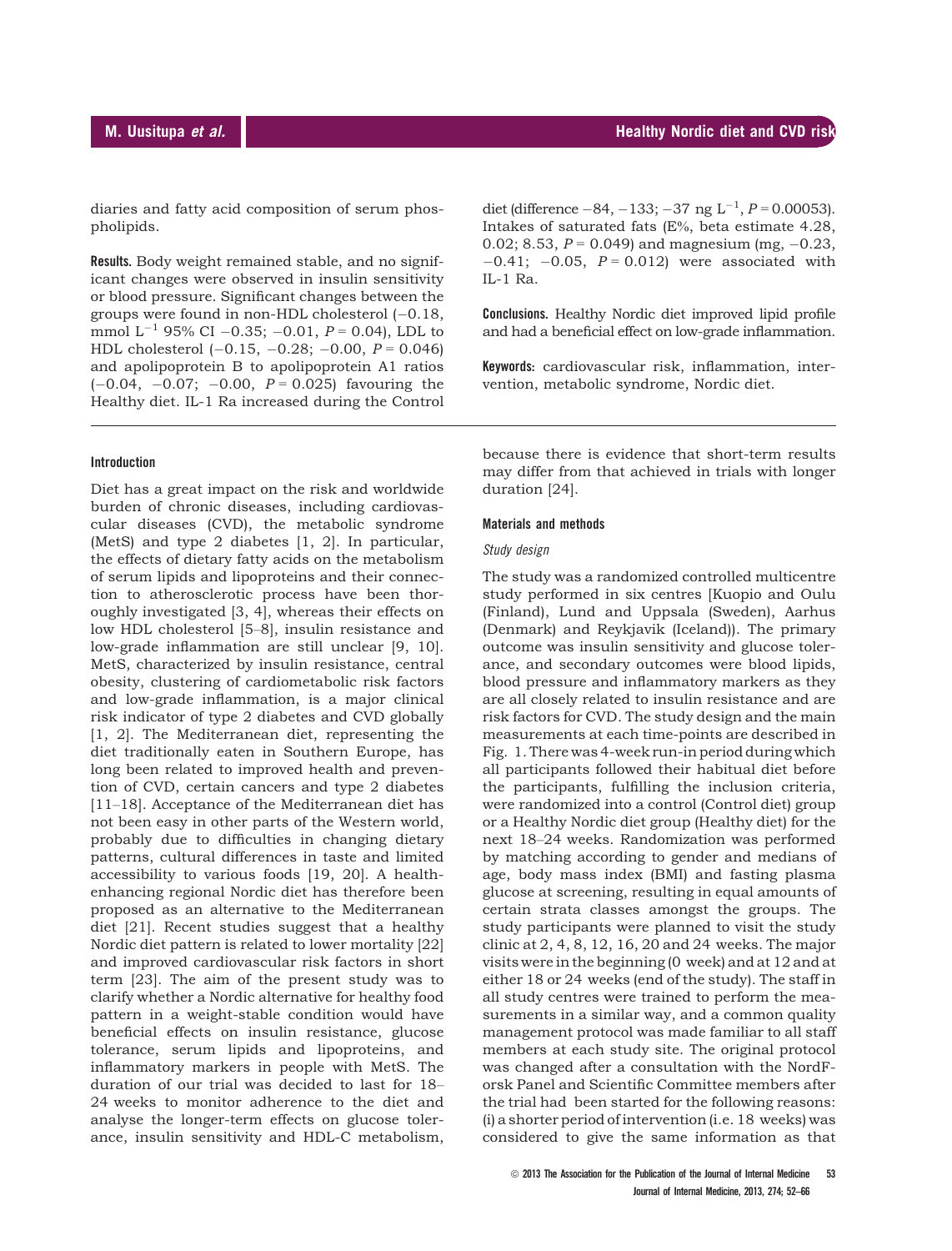

Fig. 1 Study design in the Healthy Nordic diet intervention study. In four centres, the main outcome measurements were taken at week 18. PBMCs = peripheral blood mononuclear cells.

obtained from 24 weeks' trial, (ii) total costswould be reduced, and (iii) recruitment of study subjects was easier for a shorter trial. Therefore, it was decided to shorten the intervention to  $18 (+/- 1)$  weeks in four centres (Aarhus, Uppsala, Reykjavik and Oulu), whereas in Lund and Kuopio where the intervention was started earlier, the original study design was followed. In Kuopio and Lund, the intervention was carried out from October 2009 to June 2010, in Aarhus, from January 2010 to September 2010, in Oulu, from December 2009 to October 2010, in Reykjavik, from March 2010 to October 2010 and in Uppsala, from June 2010 to November 2010. The visits to the study centres were in line with the original study plan, and the study was strictly blinded regarding the measurements until the trial was completed in all centres. Thus, in four centres with a shorter intervention (18 weeks), the final measurements according to the original study plan were taken at 18 weeks. The study participants were advised to keepweight andphysical activity constant and not to change their smoking and drinking habits or drug treatment during the study.

All study participants provided their written informed consent, and local Ethical committees of all the participating centres approved the study protocol.

# Screening of study participants and inclusion and exclusion criteria

A screening examination was carried out 4 weeks before the start of the dietary intervention. This visit included medical history and a clinical examination, including ECG (if deemed necessary by the study physician), body weight, height, waist circumference, blood pressure, blood count, fasting plasma glucose (screening value < 7 mmol  $L^{-1}$ ) and fasting serum creatinine, thyroid-stimulating hormone (TSH), liver enzymes (gamma-glutamyltransferase, alanine aminotransferase, alkaline phosphatase), serum triglycerides, total cholesterol and HDL cholesterol. The inclusion criteria were age 30–65 years, BMI 27– 38 kg m<sup>-2</sup> and two other of IDF's criteria for MetS [2], fasting plasma glucose  $\leq 7.0$  mmol L<sup>-1</sup> and a 2-h glucose value < 11.1 mmol  $L^{-1}$  at baseline detected by an oral glucose tolerance test. As the applied IDF criteria [2] concern the white population, only whites were included in the study. Antihypertensive and lipid-lowering medication was allowed but without dosage changes during the trial. The main exclusion criteria included any chronic disease and condition, which could hamper the adherence to the dietary intervention protocol, poor compliance, chronic liver, thyroid and kidney diseases, alcohol abuse (>40 g per day), diabetes, fasting triglycerides >3.0 mmol  $L^{-1}$ , total cholesterol >6.5 mmol  $L^{-1}$  and blood pressure >160/100 mmHg. A few study participants with triglycerides between 3 and  $\leq$ 4 mmol L<sup>-1</sup> and with BMI between 38 and  $\leq$ 40 kg m<sup>-2</sup> were, however, included due to the fact that they were very keen to take part in ongoing the trial. Other exclusion criteria were a recent myocardial infarction (<6 months), corticosteroid therapy, psychiatric disorders needing drug treatment, ongoing or recent treatment for cancer, coeliac

<sup>54</sup>  $\circ$  2013 The Association for the Publication of the Journal of Internal Medicine Journal of Internal Medicine, 2013, 274; 52–66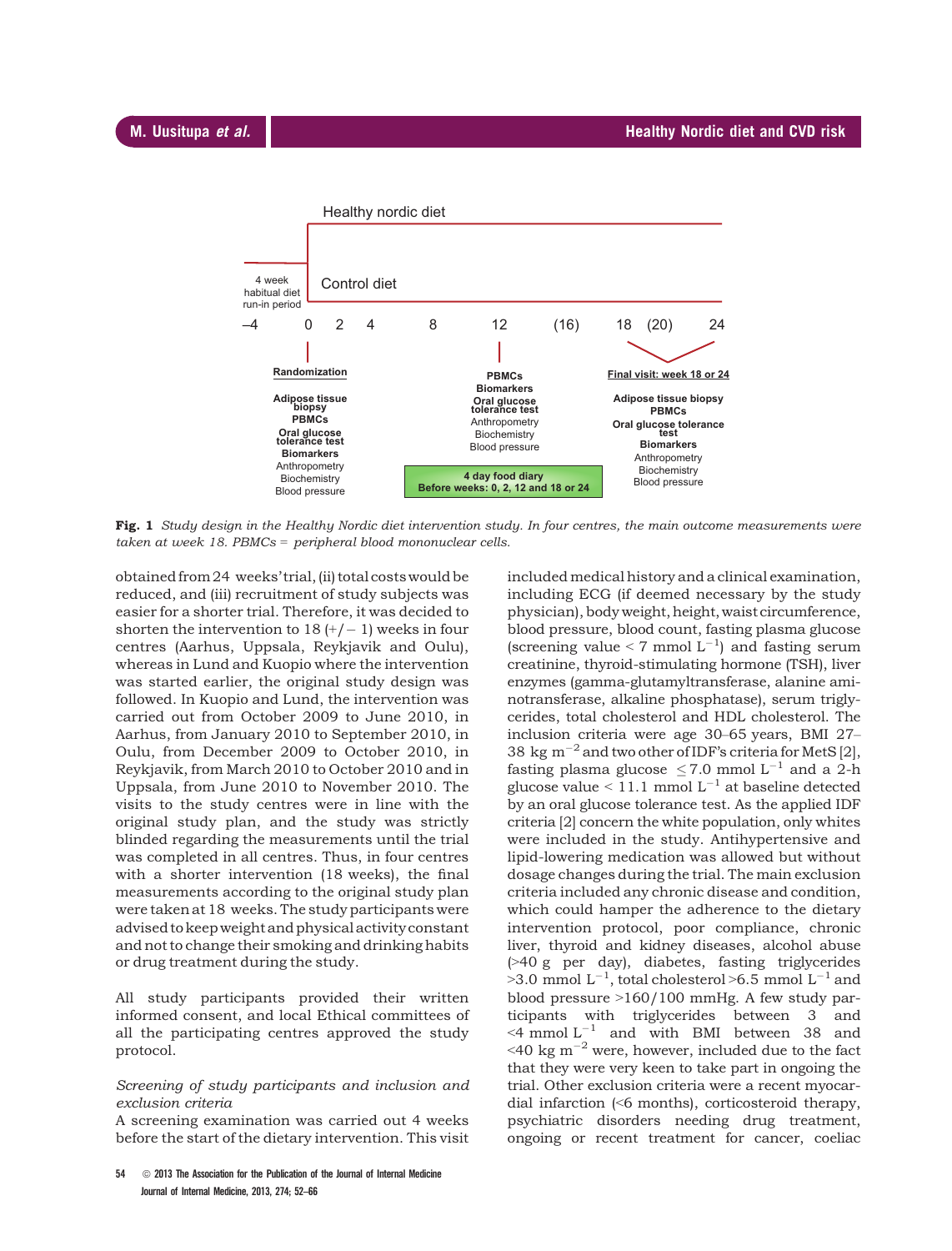

Fig. 2 Flow chart and the number of participants and dropouts from the study.

disease, allergies to cereals or fish and other serious and extensive food allergies. Exceptional diets were also an exclusion criterion aswell as binge eating [25].

Inhaled corticosteroids were permitted. Participants taking fish and vegetable oil supplements or using stanol or sterol esters were asked to discontinue using these supplements at least 4 weeks before the beginning of the intervention. None of the study participants were excluded due to noncompliance with regard to the study protocol. The allowed weight change during the study was less than 4 kg.

#### Study participants

Participants were mainly recruited through advertising in newspapers, but also from previous clinical or epidemiological trials. Altogether 309 individuals were originally contacted and screened, and they visited the study clinics as shown in the flow chart (Fig. 2). After initial exclusions, 213 of them were randomized, but there were 13 additional dropouts before the intervention. Thus, 200 individuals started the intervention, 104 in the Healthy diet group and 96 in the Control diet group. There were eight additional dropouts (five women and three men) in the Healthy diet group and 26 (20 women and 6 men) in the Control diet group during the study, and altogether 96 individuals in the Healthy diet group and 70 in the Control diet group completed the trial. According to the original study design, altogether 11 participants

(five in Healthy diet and six in Control diet groups, respectively) were excluded from final analyses due to weight change of over 4 kg. Reasons for dropouts are given in the flow chart (Fig. 2), but we also analysed the data without any exclusions.

## Study diets and dietary counselling

The nutrient composition of the diets is summarized in Table S1. Nordic nutrition recommendations formed the basis for the Healthy diet [26], and the mean nutrient intake in the Nordic countries formed the basis for the Control diet. The main differences between the diets were the amount of dietary fibre and salt, and the quality of dietary fat. Both the Healthy diet and the Control diet were isocaloric based on the evaluation of the habitual diet (calculated from a 4-day food record) during the run-in period. National nutrient databases were used to calculate energy, macronutrient, cholesterol, fibre and micronutrient contents [Aivo Finland Ltd, Turku, based on the database of the National Institute of Health and Welfare, Finland, Dietist XP Software Package, version 3.1 (2009) linked to Swedish Food Database 2009, Sweden, Master Dietist System version 1.235 (2007) based on Danish National Food administration database, Denmark, and The Icelandic Food Composition Database (ISGEM), Iceland].

In the Healthy Nordic diet, the main emphasis was on food items such as whole-grain products, abundant use of berries, fruit and vegetables, rapeseed oil, three fish meals per week, low-fat dairy products and avoidance of sugar-sweetened products (Table 1). Key products were provided to the study participants in both groups. The participants in the Healthy Nordic diet group received whole-grain products, for example, various breads, berry products as frozen berries (e.g. strawberries, black currants, bilberries) and dried powder as well as dietary fats including rapeseed oil- and vegetable oil-based spreads. Local fruits (not provided) were mostly apples, pears and plums. Furthermore, either fish was directly provided or the expenses for consuming fish were covered to the study participants. The individuals in the Control diet group received low-fibre cereal products, for example, breads with fibre content <6 g per 100 g, and dairy fat-based spread, for example butter.

A clinical nutritionist or a dietician instructed the diets at the 0-week visit. The study participants kept dietary records regarding the intake of cereal products, berry products, vegetables and fish.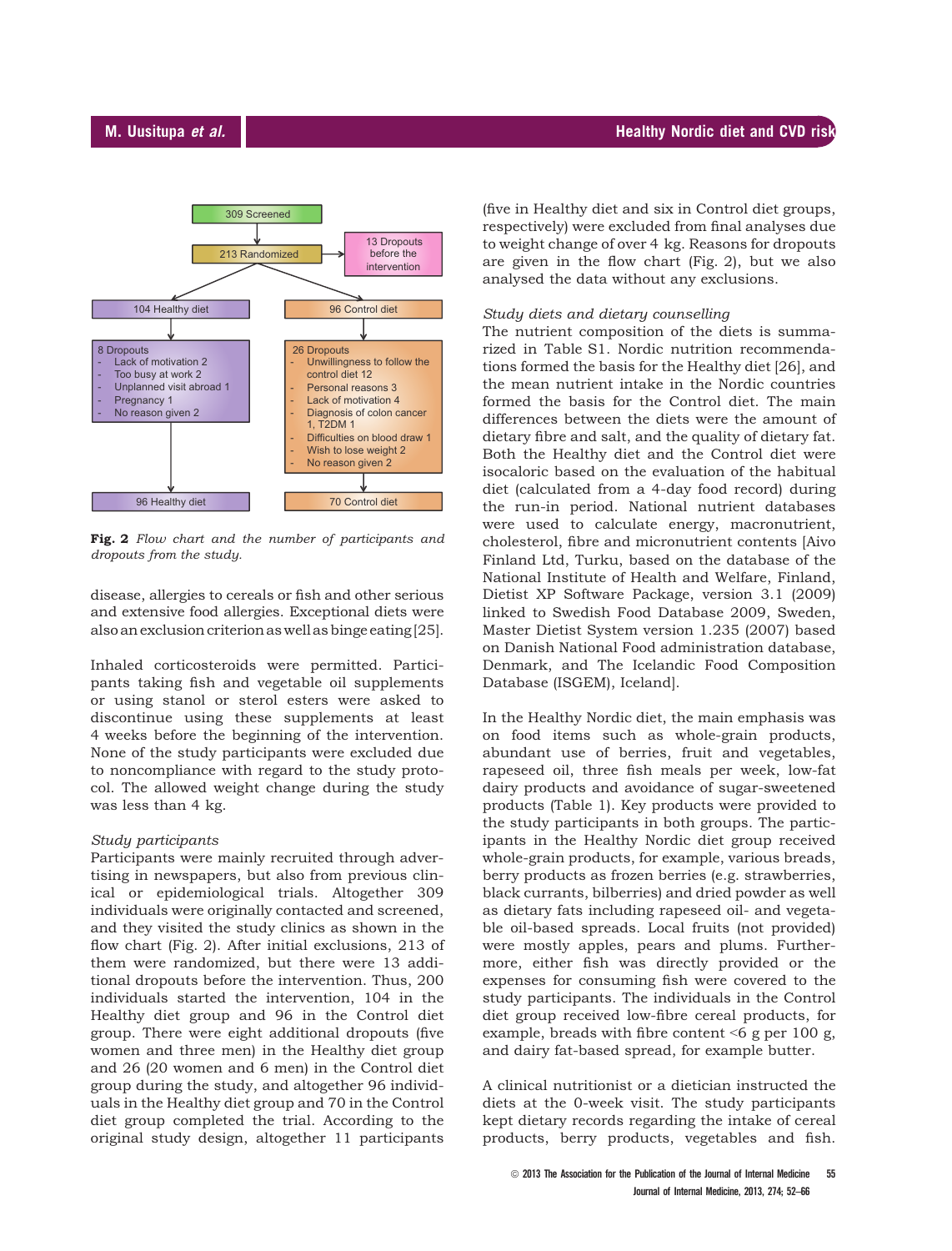| Food group              | Healthy Nordic diet                                       | Control diet                     |
|-------------------------|-----------------------------------------------------------|----------------------------------|
| Cereal products         | $>$ 25% of total energy as whole                          | $>$ 25% of energy as refined     |
|                         | grain of which $\geq$ 50% as rye,                         | of which $>90\%$ as wheat        |
|                         | barley and oat. Whole-grain pasta                         |                                  |
|                         | and unpolished rice ( $\geq 6$ g fibre per 100 g)         |                                  |
|                         | $>2-3$ meals per week. Low salt content                   |                                  |
|                         | $( \leq 1.0\%)$ in breads. Cereals with no added          |                                  |
|                         | sugar or honey. Bread ( $\geq 6$ g fibre per 100 g)       |                                  |
|                         | $>6$ slices per day                                       |                                  |
| Vegetables,             | Fruits, vegetables and berries $> 500$ g of which         | $200-250$ g, no bilberries       |
| berries, fruit          | berries $>$ 150–200 g per day, fruit $>$ 175 g per day    |                                  |
| (potatoes not included) | and vegetables $\geq$ 175 g per day                       |                                  |
| Dietary fats            | Rapeseed oil. Rapeseed and/or sunflower oil and/or soya   | Butter or other milk fat-based   |
|                         | bean oil-based margarines with no trans fatty acids       | spread ( $\geq$ 50% of total fat |
|                         | and $>2/3$ of unsaturated fats (unsalted nuts and seeds   | as saturated)                    |
|                         | can be included in the diet)                              |                                  |
| Dairy products          | Low-fat liquid dairy $\leq 1\%$ of fat                    | No limitations                   |
|                         | Cheese $\leq$ 17% of fat, $\geq$ 2 portions per day.      |                                  |
|                         | Sweetened yoghurts and other fruit milk products avoided. |                                  |
| Fish                    | $>$ 3 meals per week, 2 fatty fish $\geq$ 4–5% of fat)    | $\leq$ 1 meal per week           |
|                         | meals $+1$ low-fat fish meal.                             |                                  |
| Meat                    | Preferably white meat, poultry. Low-fat choices. Game.    | No limitations                   |
| <b>Beverages</b>        | Avoidance of sugar-sweetened beverages.                   | No limitations                   |
|                         | Fruit and berry juices                                    |                                  |
|                         | $\leq$ 1 glass (1.5 dL) per day                           |                                  |
|                         |                                                           |                                  |

Table 1 Food items recommended in the study diets

These records were checked at each visit to the study centre, including the visits when the groceries were delivered to the participants, that is, at 1– 2-week intervals. In addition to the 4-day food record during the run-in period, the participants kept 4-day food records also at weeks 2, 11 and 17 or 23 before the next visit to the study centre for calculations of the dietary intake during the intervention. All food records included four consecutive days of which one was a weekend day.

Physical activity (total, leisure time, commuting and at work) was monitored by a questionnaire. The aim was to keep physical activity unchanged.

Biochemical and anthropometric measurements Screening laboratory measurements, glucose and lipid values and anthropometric measurements were performed locally according to the standard operational procedures agreed by all centres. Centralized analyses were as follows: apolipoproteins A1 (Apo A1) and B (Apo B), cytokines and adipokines (University of Eastern Finland and Kuopio University Hospital), fatty acid composition of serum phospholipids (Uppsala University), 24-h urine sodium and potassium excretion (Copenhagen University) and plasma insulin (Aarhus University Hospital).

A standard 2-h oral glucose tolerance test (75 g Dglucose) was performed after 12-h fast in the morning. Blood samples were taken at the timepoints 0, 30 and 120 min to measure the concentrations of glucose and insulin.

Automated clinical chemistry analysers and routine clinical chemistry methods were used to measure glucose, cholesterol, triglycerides, HDL-C, Apo A1 and Apo B, high-sensitive C-reactive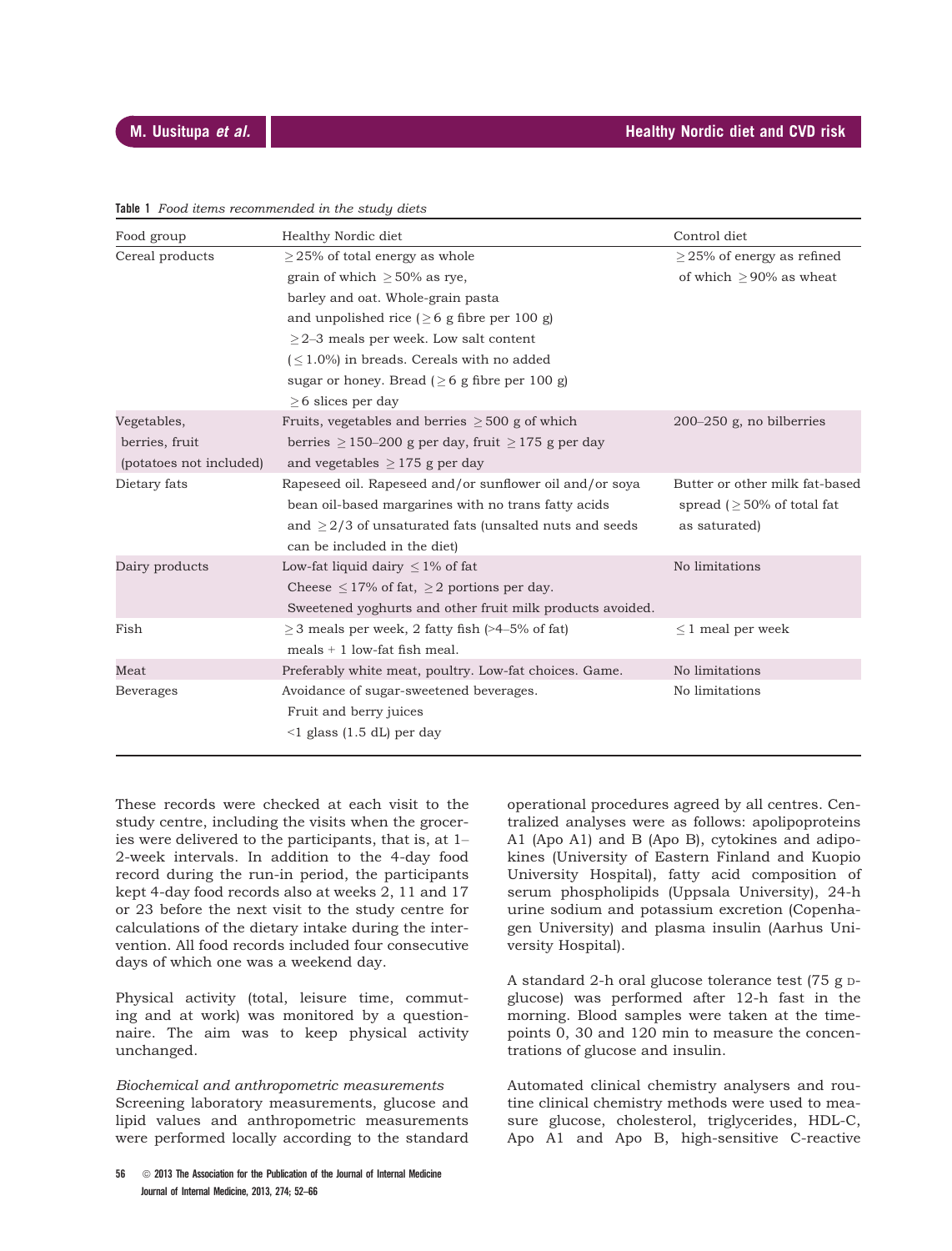protein (hs-CRP) and the liver enzyme activities. For these automated analyses, the equipment and system reagents were from Siemens Healthcare Diagnostics (Tarrytown, NY, USA), Thermo Fisher Scientific (Vantaa, Finland), Roche Diagnostics GmbH (Mannheim, Germany) (in two laboratories), Toshiba (Japan), Abbott Laboratories (Irving, TX, USA), Ortho-Clinical Diagnostics and Johnson & Johnson (New Brunswick, NJ, USA). The sample material was either plasma or serum as required by the analytical method in each laboratory. The within-run variations (CV%) for the biochemical measurements were 0.4–4.6%. The between-run CV% was 0.5–6%. LDL-C concentrations were calculated using Friedewald's formula. Plasma insulin was measured using the ELISA method from Dako Denmark A/S, Glostrup, Denmark, with a within-run and between-run CV% <8% and  $\leq 10\%$ , respectively. Na<sup>+</sup> and K<sup>+</sup> were measured in 24-h urine samples on a Cobas Fara analyser equipped with ion-selective electrodes (Roche). The CV% for six intrabatch identical samples was <2%. The 24-h excretion of each ion was calculated by multiplying the concentration by the volume excreted.

The plasma interleukins (IL) IL-1 beta, IL-1 Ra, IL-6, IL-10 and tumour necrosis factor receptor II (TNF RII) assays were performed using ELISA methods from R&D Systems Inc, Minneapolis, MN, USA. The within- and between-run variations (CV%) were lower than 14%, except for IL-10 and TNF RII, for which they were 10-30%. Some high values or individuals with greatly elevated (>2 SD) inflammatory marker values were excluded from statistical analyses (IL-1 Ra >1500 ng  $\mathrm{L}^{-1},\,$  three values, IL-1 beta >4 ng L $^{-1}$ , five values, two individuals, IL-6 >6 ng L $^{-1}$ , eight values, one individual, IL-10  $>5$  ng L<sup>-1</sup>, five values, two individuals, TNF RII  $>3000$  ng L<sup>-1</sup>, five values, hs-CRP  $>$ 10 mg L $^{-1}$ , eight values, one individual, and in this case also, IL-6 values were excluded]. Therefore, the exact numbers for each measurement vary in the results given in the tables.

Serum high molecular weight (HMW) adiponectin was measured using ELISA kit from Millipore (St Charles, MO, USA) after the specific proteolytic digestion of other multimeric adiponectin forms (LMW, MMW adiponectin). The within-run CV% was 2–6%, and the between-run CV was 12%.

Phospholipid fatty acid composition was analysed as previously described in detail [27]. The CV varied between 0.2% and 5% in successive gas chromatography runs. The relative amount of fatty acids is expressed as the percentage of the total amount of identified fatty acids.

Indices for insulin sensitivity and secretion and area under the curve (AUC) values for glucose and insulin were calculated [28, 29].

# Statistical analysis

Based on our experiences from previous clinical trials [23, 29] and power calculations (alpha  $\leq 0.05$ , beta  $\geq 0.8$ ) on serum cholesterol, fasting glucose and insulin, 80–90 subjects in each group were expected to provide sufficient statistical power. The primary analyses were performed using linear mixed-effects models (nlme package version 3.1–102) [30]. Models were fit using a restricted maximum likelihood (REML) method whilst ignoring missing observations. The age variable was  $log_{10}$ -transformed prior to analyses to address the skewed distribution. The models included the outcome of interest as dependent variable, subject identifier as a random effect and body weight, age, gender, study centre (i.e. also study duration), study group, time-point and study group \* time-point interaction as covariates. Analyses of systolic and diastolic blood pressures included antihypertensive treatment as covariate, and analyses of lipids and inflammation markers included statin usage as a covariate. Subgroup analyses of lipids and inflammation markers were also performed excluding statin users. The aim of the analyses was to study the effect of study group on the outcome of interest during the intervention, that is, the study group \* time-point (baseline, 12 weeks and/or end of the intervention) interaction. An additional analysis was performed to study the association of IL-1 Ra with selected dietary variables within baseline, week 12 and weeks 18/24 measurements. The models included IL-1 Ra level as dependent variable, subject identifier as a random effect and body weight, age, gender, study centre and statin usage as covariates. All analyses were performed using R version 2.14 (R Development Core Team, 2011) [31]. We also performed statistical analyses without applying any exclusion criterion, and the results remained quite similar. Furthermore, between-group differences in the main outcome measurements were tested by t-test without any adjustment, and the results were similar except for non-HDL cholesterol (see the Results section).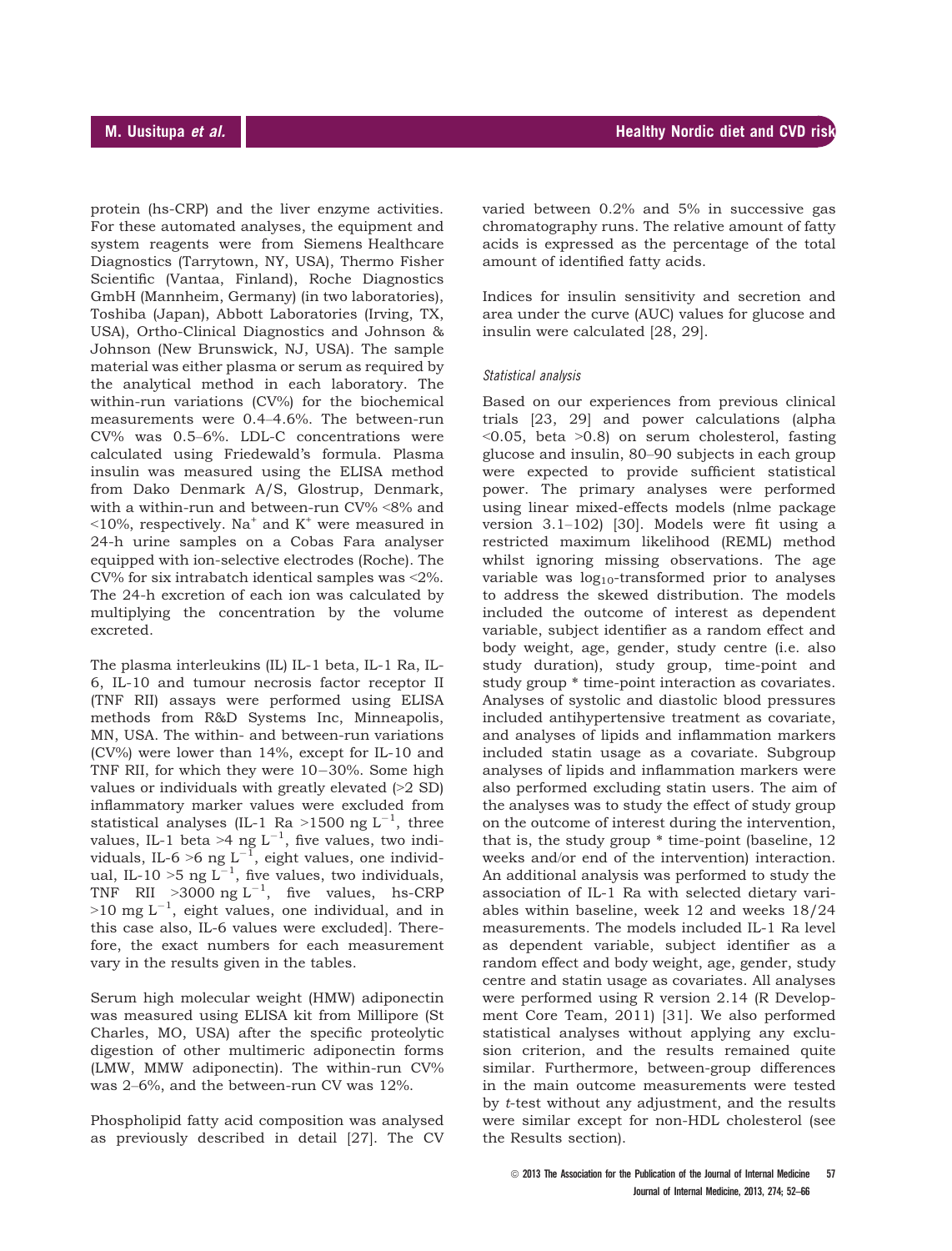|                                       | Healthy diet $(n = 99)$ | Control diet ( $n = 90$ ) |
|---------------------------------------|-------------------------|---------------------------|
| Sex (female)                          | 69 (70%)                | 57 (63%)                  |
| Age (years)                           | 54.0 (8.5)              | 54.9(8.6)                 |
| BMI (kg $m^{-2}$ )                    | 31.6(3.5)               | 31.7(2.8)                 |
| Total cholesterol (mmol $\rm L^{-1})$ | 5.30(0.88)              | 5.24(0.98)                |
| LDL cholesterol (mmol $L^{-1}$ )      | 3.25(0.80)              | 3.21(0.89)                |
| $HDL$ cholesterol (mmol $L^{-1}$ )    | 1.36(0.33)              | 1.33(0.41)                |
| Triglycerides (mmol $L^{-1}$ )        | 1.52(0.75)              | 1.61(0.80)                |
| Apo B (g $L^{-1}$ )                   | 1.06(0.26)              | 1.05(0.26)                |
| Apo A–I (g $L^{-1}$ )                 | 1.44(0.20)              | 1.40(0.24)                |
| 0 h Glucose (mmol $L^{-1}$ )          | 5.8(0.6)                | 5.7(0.6)                  |
| 2 h Glucose (mmol $L^{-1}$ )          | 6.2(1.6)                | 6.8(2.1)                  |
| Systolic BP (mmHg)                    | 130(15)                 | 130 (16)                  |
| Diastolic BP (mmHg)                   | 82 (10)                 | 82 (11)                   |
| Statin use                            | 18 (18%)                | 26 (29%)                  |
| Smoking                               | 4 $(4\%)$               | $9(10\%)$                 |
| Drug treatment for hypertension       | 56 (57%)                | 42 (47%)                  |
| Metabolic syndrome                    | 91 (92%)                | 78 (87%)                  |

#### Table 2 Baseline characteristics<sup> $a$ </sup>

Values are given as means (SD) or numbers  $(N, %).$ 

<sup>a</sup>Participants with body weight change over 4 kg were excluded due to the study design (five in the Healthy diet and six in the Control diet groups, respectively).

#### Results

#### Baseline characteristics

Table 2 shows the baseline characteristics by group. The number of women was 63% in the Control diet group and 70% in the Healthy diet group. There were no significant differences between these two groups in BMI, age, serum lipids, Apo A1 or Apo B, glucose tolerance, blood pressure, smoking, statin use or antihypertensive drug treatment, or the prevalence of MetS (92% in Control and 91% in the Healthy diet group).

#### Dietary data

At baseline, no major differences were found in dietary variables between the groups (Table 3). There were significant differences between the groups during the intervention in the intakes of carbohydrates, protein, total fat, saturated fatty acids, polyunsaturated fatty acids, alpha-linolenic acid, fibre, dietary cholesterol, salt and sodium, beta-carotene, vitamin C, vitamin E, potassium and magnesium, generally favouring the adherence to the Healthy Nordic diet. As for the major food items

(total fat, saturated fats, monounsaturated and polyunsaturated fatty acids and dietary fibre), the goals of the Healthy diet were satisfactorily achieved (Supplemental Table S1). There was no significant difference between the groups in the reported alcohol intake at baseline, and the changes in alcohol intakes were quite modest during the trial (Table 3). No significant differences were found in the mean values (before and during the intervention) or changes in 24-h sodium and potassium excretion between the groups in the subgroups of individuals with reliable urine collection  $(N = 84$  for Healthy diet group and  $N = 62$  for Control diet group). The figures [mean (SD)] for 24-h urinary sodium and potassium excretions (mmol per day) before and during the trial (12-week and 18- to 24-week collections combined) were as follows: 143.5 (51.5) and 141.5 (64.9) for sodium and 66.7 (65.3) and 65.3 (22.5) for potassium in the Healthy diet group and 150.7 (72.4) and 148.2 (60.0) for sodium and 69.4 (24.8) and 71.1 (24.7) for potassium in the Control diet group, respectively, and the changes in sodium and potassium excretions between the groups (1.8 mmol per day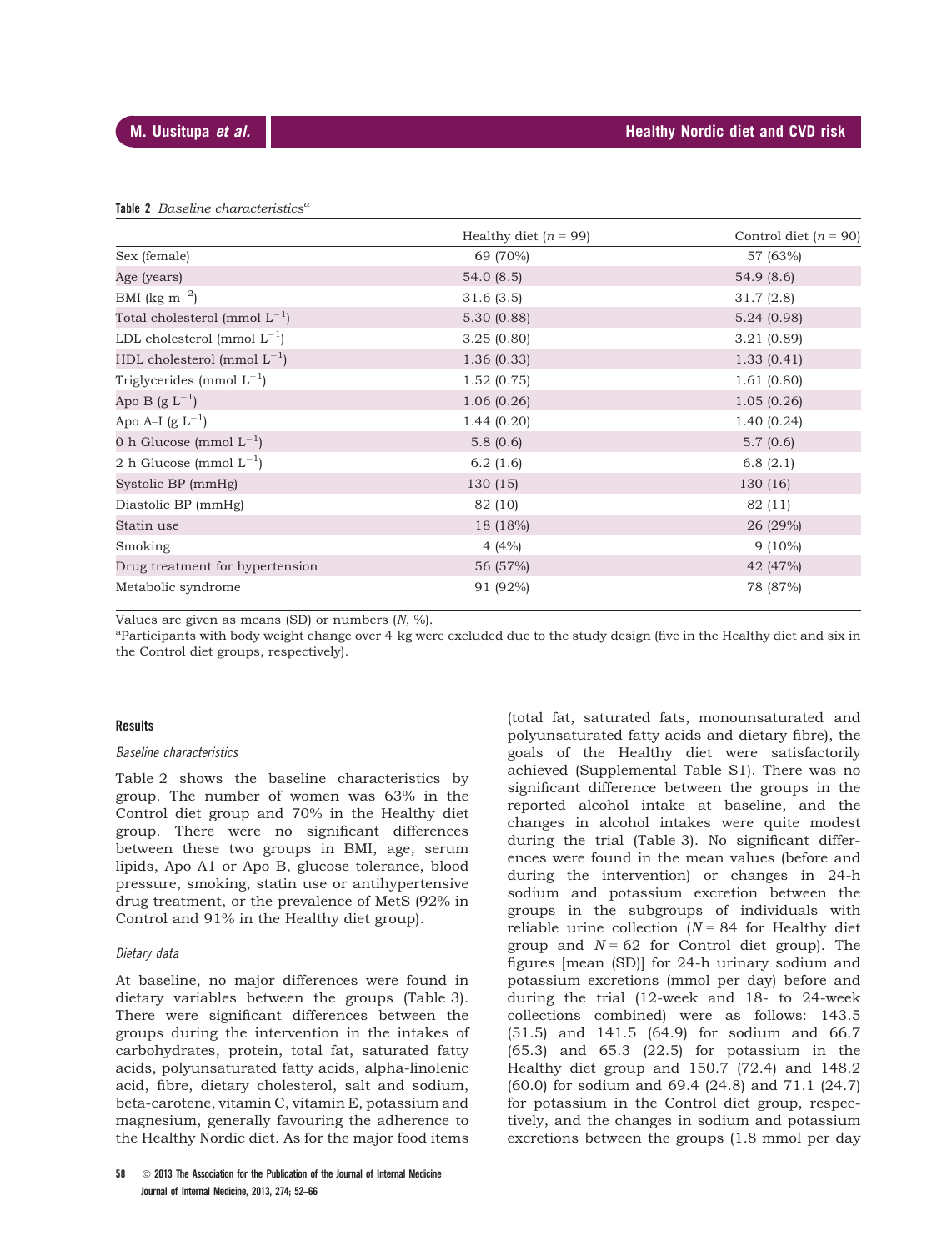|                         | Healthy       | Healthy       | Control       | Control diet  |                                |              |
|-------------------------|---------------|---------------|---------------|---------------|--------------------------------|--------------|
|                         | diet          | $\det(2, 12,$ | diet          | (2, 12,       | Estimate                       | Significance |
|                         | $(0$ week $)$ | $18/24$ week) | $(0$ week $)$ | $18/24$ week) | $(95\% \text{ CI})$            | $(P$ -value) |
| Energy (kJ)             | 8523 (1976)   | 8545 (1812)   | 8429 (2050)   | 8540 (1886)   | $-77$ ( $-496$ to 342)         | 0.72         |
| Carbohydrate<br>$(E\%)$ | 45.7(6.0)     | 46.8(6.4)     | 46.1(6.7)     | 44.6(6.5)     | 2.66 (0.94 to 4.37)            | 0.0024       |
| Sucrose (g)             | 39.6 (23.6)   | 34.7 (18.4)   | 38.7 (17.6)   | 35.7 (19.8)   | $-2.16$ ( $-7.19$ to 2.86)     | 0.4          |
| Protein (E%)            | 16.6(2.8)     | 17.5(3.2)     | 16.9(2.3)     | 16.2(2.3)     | 1.51 $(0.69 \text{ to } 2.33)$ | 0.00033      |
| Fat $(E%)$              | 33.2(6.3)     | 31.7(5.3)     | 32.9(5.9)     | 35.2(5.2)     | $-3.63$ ( $-5.28$ to $-1.98$ ) | 1.90E-05     |
| SFA (E%)                | 12.6(3.3)     | 10.1(2.5)     | 13.1(3.1)     | 14.8(2.9)     | $-4.3$ ( $-5.1$ to $-3.4$ )    | 3.70E-21     |
| MUFA (E%)               | 11.3(2.7)     | 11.6(2.5)     | 11.1(2.3)     | 12.1(2.2)     | $-0.7$ ( $-1.3$ to 0.0)        | 0.058        |
| PUFA (E%)               | 4.9(1.7)      | 6.8(2.0)      | 4.6(1.4)      | 4.4(1.2)      | $2.1$ (1.6 to 2.6)             | 3.30E-16     |
| Linoleic $acid(g)$      | 8.2(3.6)      | 8.8(4.7)      | 7.2(2.4)      | 8.0(3.0)      | $-0.1$ ( $-1.3$ to 1.1)        | 0.89         |
| Alpha-linoleic acid (g) | 1.5(1.6)      | 2.0(1.8)      | 1.2(0.7)      | 1.3(0.6)      | $0.5$ (0.2 to 0.8)             | 0.0017       |
| Fibre (g)               | 22.4(7.1)     | 34.7 (10.2)   | 20.3(6.1)     | 15.9(4.5)     | 16.8 (14.8 to 18.9)            | 2.50E-45     |
| Cholesterol (mg)        | 284 (125)     | 248 (116)     | 285 (114)     | 297 (116)     | $-45$ ( $-79$ to $-11$ )       | 0.01         |
| Salt $(g)$              | 7.4(2.2)      | 6.5(2.2)      | 7.2(2.5)      | 7.1(2.3)      | $-0.80$ ( $-1.40$ to $-0.20$ ) | 0.0094       |
| Beta-carotene (µg)      | 3254 (3067)   | 4229 (4126)   | 2775 (3151)   | 1922.4 (1682) | 1882 (987 to 2778)             | 4.30E-05     |
| Vitamin C (mg)          | 117 (64)      | 164 (73)      | 106 (81)      | 79 (57)       | 75 (56 to 94)                  | 7.00E-14     |
| Vitamin E (mg)          | 9.2(3.5)      | 12.1(4.0)     | 8.3(3.0)      | 7.8(2.8)      | $3.5$ (2.5 to 4.4)             | 1.40E-11     |
| Folate $(\mu g)$        | 322 (260)     | 351 (146)     | 253 (76)      | 251 (98)      | 33 $(-13 \text{ to } 79)$      | 0.16         |
| Sodium (mg)             | 2945 (881)    | 2609 (889)    | 2848 (977)    | 2817 (863)    | $-293$ ( $-523$ to $-63$ )     | 0.013        |
| Potassium (mg)          | 3468 (933)    | 3793 (972)    | 3419 (1083)   | 2938 (886)    | 796 (593 to 1000)              | 9.60E-14     |
| Magnesium (mg)          | 351 (97)      | 398 (101)     | 336 (100)     | 290 (82)      | 93 (72 to 113)                 | 1.60E-17     |
| Alcohol $(E%)$          | 3.0(4.1)      | 2.3(3.5)      | 2.8(3.9)      | 3.3(4.2)      | $-1.21$ (-2.09 to -0.32)       | 0.0075       |

Table 3 Dietary data at baseline and during the study (2-, 12- and 18/24-week data (mean and SD) by group, and the differences in dietary variables at the end of the study with 95% CI

 $(-16.7; 20.2, P = 0.85)$  and  $-2.5$   $(-9.1; 4.1,$  $P = 0.46$ ) were negligible.

Total physical activity and leisure time physical activity remained unchanged during the study (data not shown).

### Fatty acid composition of phospholipids

Table S2 shows the results of the fatty acid composition. The main differences reflect the different intakes of milk fat between the groups, for example, myristic acid  $(P = 0.08)$  and especially pentadecanoic acid proportions  $(P = 0.00024)$  decreased in the Healthy diet group compared with the Control diet group. In addition, the changes in oleic  $(P = 0.039)$  acid and alpha-linolenic acids  $(P = 0.076)$  were different between the groups, the latter reflecting the higher intake of rapeseed oil in

the Healthy diet group. Changes in dihomogamma-linolenic acid proportions were markedly different  $(P = 0.00021)$  with a decrease in the Healthy diet group and an increase in the Control diet group. Proportions of eicosapentaenoic acid (EPA) and docosahexaenoic acid (DHA) increased in the Healthy diet group and decreased in the Control diet group (between-group difference;  $P < 0.0001$  for both fatty acids).

### Body weight, glucose tolerance and liver enzymes

There were no significant within-group changes in body weight, and importantly, the groups did not differ with regard to the mean change in body weight during the trial. There were no differences in any of the variables reflecting glucose metabolism or blood pressure at the end of the trial, similarly serum liver enzyme activities did not change significantly during the intervention (Table 4).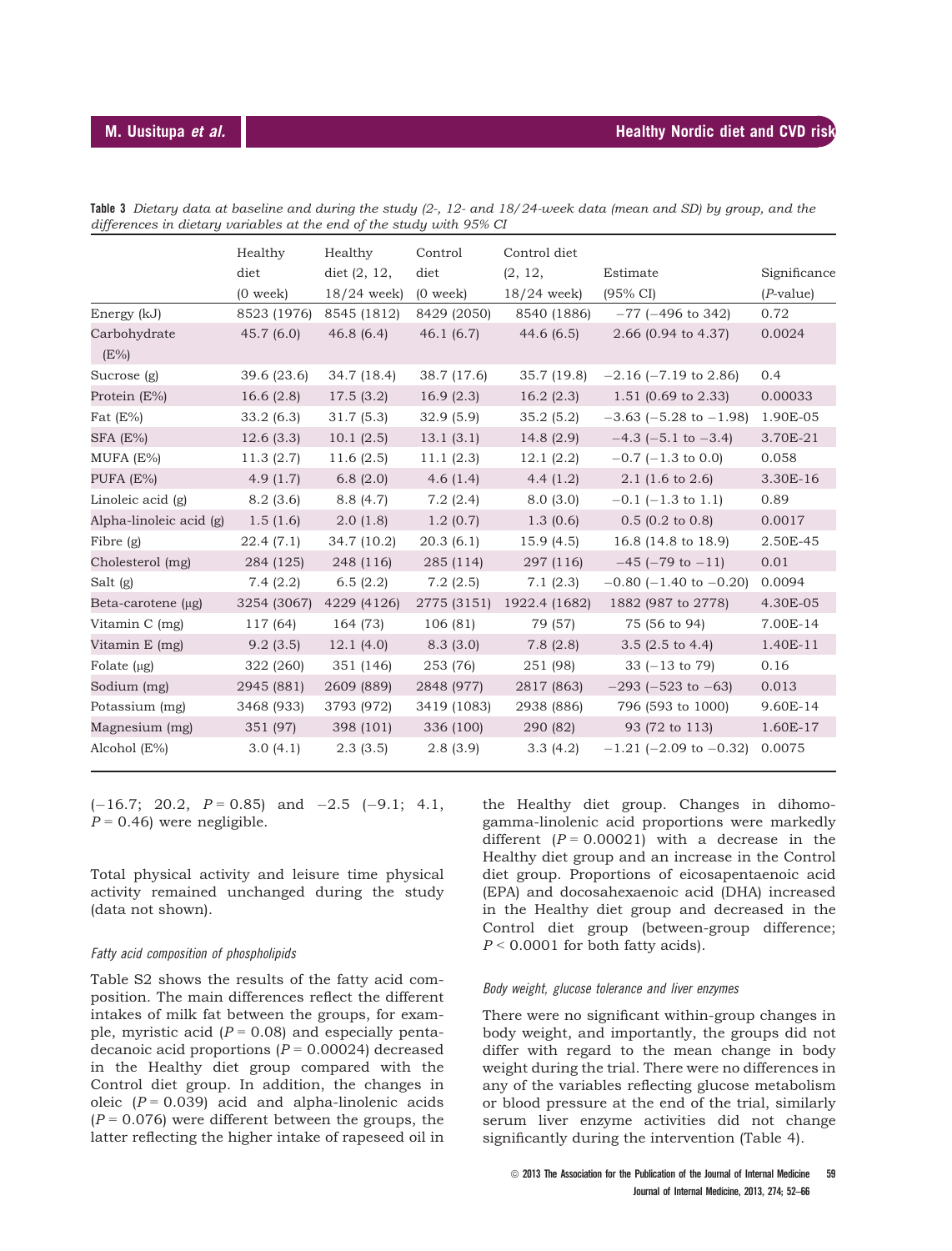| <b>Table 4</b> Clinical and biochemical values at baseline and at the end of the study (mean and SD) by group, and the differences |  |
|------------------------------------------------------------------------------------------------------------------------------------|--|
| in changes with 95% CI                                                                                                             |  |

|                                            | Healthy diet $(N = 88-99)$ |                             | Control diet ( $N = 64-90$ ) |              |                                                                               |         |
|--------------------------------------------|----------------------------|-----------------------------|------------------------------|--------------|-------------------------------------------------------------------------------|---------|
|                                            | Baseline                   | End                         | <b>Baseline</b><br>End       |              | Estimate                                                                      |         |
|                                            | mean (SD)                  | mean (SD)                   | mean (SD)                    | mean (SD)    | (95% CI)                                                                      | P-value |
| Body weight, kg                            | 90.1(13.3)                 | 90.4 (13.9)                 | 91.9 (12.6)                  | 92.9(13.1)   | $-0.5$ ( $-1.0$ to 0.1)                                                       | 0.097   |
| Total cholesterol,<br>mmol $L^{-1}$        | 5.30(0.88)                 | 5.16(0.92)                  | 5.24(0.98)                   | 5.17(0.97)   | $-0.12$ (-0.30 to 0.07)                                                       | 0.21    |
| LDL cholesterol,<br>mmol $L^{-1}$          | 3.25(0.80)                 | 3.12(0.79)                  | 3.21(0.89)                   | 3.20(0.88)   | $-0.15$ ( $-0.31$ to 0.01)                                                    | 0.058   |
| HDL cholesterol,<br>mmol $\mathbf{L}^{-1}$ | 1.36(0.33)                 | 1.41(0.37)                  | 1.33(0.41)                   | 1.32(0.37)   | $0.05$ (-0.01 to 0.11)                                                        | 0.074   |
| Non-HDL<br>cholesterol, mmol $L^{-1}$      | 3.93(0.91)                 | 3.71(1.00)                  | 3.86(1.05)                   | 3.80(1.06)   | $-0.18$ ( $-0.35$ to $-0.01$ ) 0.04                                           |         |
| Triglyceride, mmol $L^{-1}$                | 1.52(0.75)                 | 1.41(0.66)                  | 1.61(0.80)                   | 1.46(0.49)   | $-0.03$ ( $-0.18$ to 0.11)                                                    | 0.64    |
| Apo B, $g L^{-1}$                          | 1.06(0.26)                 | 1.04(0.27)                  | 1.05(0.26)                   | 1.06(0.25)   | $-0.04$ ( $-0.08$ to 0.00)                                                    | 0.081   |
| Apo A1, $g L^{-1}$                         | 1.44(0.20)                 | 1.47(0.26)                  | 1.40(0.24)                   | 1.40(0.23)   | $0.03$ (-0.01 to 0.08)                                                        | 0.19    |
| LDL-C/HDL-C ratio                          | 2.53(0.89)                 | 2.38(0.89)                  | 2.63(1.10)                   | 2.61(0.98)   | $-0.15$ ( $-0.29$ to $-0.00$ ) 0.046                                          |         |
| Apo B/Apo A1 ratio                         | 0.76(0.22)                 | 0.73(0.22)                  | 0.77(0.23)                   | 0.78(0.22)   | $-0.04$ ( $-0.07$ to $-0.00$ ) 0.025                                          |         |
| IL-1 Ra, ng $L^{-1}$                       | 366 (217)                  | 364 (194)                   | 345 (163)                    | 441 (262)    | $-84$ ( $-130$ to $-37$ )                                                     | 0.00053 |
| IL-1 beta, ng $L^{-1}$                     | 0.20(0.27)                 | 0.23(0.44)                  | 0.26(0.37)                   | 0.25(0.36)   | $0.05$ (-0.07 to 0.18)                                                        | 0.42    |
| IL-6, ng $L^{-1}$                          | 1.53(0.71)                 | 1.69(1.06)                  | 1.51(0.82)                   | 1.59(0.92)   | $0.12$ (-0.18 to 0.42)                                                        | 0.44    |
| IL-10, ng $L^{-1}$                         | 1.16(0.68)                 | 1.20(0.75)                  | 1.16(0.57)                   | 1.23(0.72)   | $-0.01$ ( $-0.22$ to 0.21)                                                    | 0.96    |
| sTNFRII, ng $L^{-1}$                       | 1936 (437)                 | 1911 (421)                  | 1911 (407)                   | 1923 (381)   | $-39$ ( $-138$ to 62)                                                         | 0.45    |
| hsCRP, mg $L^{-1}$                         | 2.6(2.3)                   | 2.7(2.2)                    | 2.4(2.0)                     | 2.3(1.9)     | $0.3$ (-0.2 to 0.8)                                                           | 0.18    |
| HMW adiponectin, $\mu$ g L <sup>-1</sup>   | 5.43(3.48)                 | 5.63(3.27)                  | 4.72(3.32)                   | 4.68(3.12)   | $0.05$ (-0.37 to 0.47)                                                        | 0.81    |
| 0 h Glucose, mmol $L^{-1}$                 | 5.75 (0.60)                | 5.67(0.65)                  | 5.70(0.62)                   | 5.58(0.74)   | $-0.02$ ( $-0.15$ to 0.12)                                                    | 0.79    |
| 2 h Glucose, mmol $L^{-1}$                 | 6.15(1.57)                 | 6.47(1.97)                  | 6.78(2.14)                   | 6.69(2.11)   | $0.36$ (-0.08 to 0.79)                                                        | 0.11    |
| $InsAUCO-30/$<br>GluAUC0-30                |                            | 25.59 (13.70) 25.62 (11.57) |                              |              | 29.16 (18.12) 30.56 (17.33) $-1.13$ ( $-4.10$ to 1.85)                        | 0.46    |
| Matsuda<br>Insulin<br>Sensitivity Index    | 6.23(3.34)                 | 6.27(3.92)                  | 5.65(3.61)                   | 6.31(4.76)   | $-0.25$ ( $-1.13$ to 0.63)                                                    | 0.58    |
| Systolic BP, mmHg                          | 129.9 (14.6)               | 126.2(14.6)                 | 129.8 (16.0)                 | 127.9 (15.0) | $-2.0$ ( $-5.7$ to 1.66)                                                      | 0.28    |
| Diastolic BP, mmHg                         | 82.5 (10.3)                | 79.7 (10.5)                 | 81.8 (10.9)                  | 79.2 (10.0)  | $-1.2$ (-3.4 to 1.0)                                                          | 0.29    |
| Gamma-                                     |                            |                             |                              |              | 37.17 (28.76) 38.63 (31.47) 34.75 (21.71) 37.58 (28.07) -1.63 (-6.57 to 3.32) | 0.52    |
| glutamyltransferase, U/L                   |                            |                             |                              |              |                                                                               |         |

### Serum lipids and apolipoproteins

There were significant decreases in non-HDL-C (adjusted  $P = 0.04$ , t-test  $P = 0.20$ ) and nonsignificant trends towards differences between the groups in changes of LDL-C ( $P = 0.06$ ), Apo B ( $P = 0.08$ ) and HDL-C ( $P = 0.074$ ). Furthermore, LDL-C to HDL-C and Apo B to Apo A1 ratios decreased in the Healthy diet group compared with the Control diet group. When statin users were excluded, the changes in lipid and lipoprotein values were numerically quite similar to that seen in the entire study population (data not shown). Figure 3 depicts the changes in LDL-C, HDL-C and Apo B and Apo A1 with time separately for those with 18 and 24-week follow-up. It is clear that the duration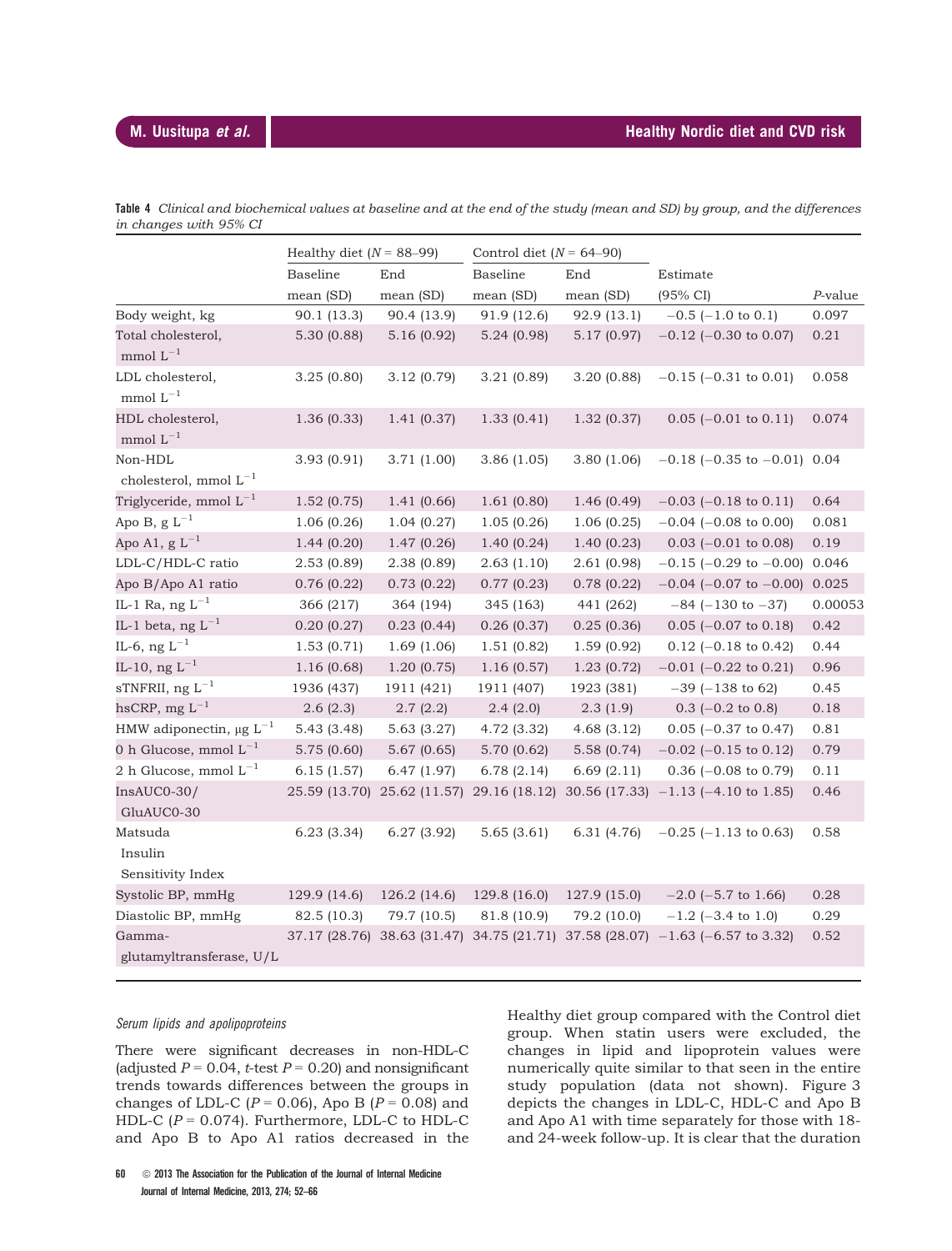

Fig. 3 Changes in serum LDL-C, HDL-C, Apo B, Apo-A1, and IL-1 Ra in the SYSDIET study by group (solid line for Control and dotted line for Healthy diet group). The results are given separately for centres with 18 and 24 weeks of the duration of the study.

of the study affects the trends and suggests some heterogeneity in changes across the centres.

#### Inflammatory markers

The IL-1 Ra level increased in the entire Control diet group (–84; –130 to –37 ng  $L^{-1}$ ; group difference comparing the Healthy diet to Control and

95% CI,  $P = 0.00053$ ) and in those individuals not using statins  $(-79; -130)$  to  $-27$ , ng L<sup>-1</sup>,  $P = 0.003$ ]. Figure 3 shows that the longer the duration of intervention was, the larger was the group difference in IL-1 Ra. In the fully adjusted analysis (age, gender, body weight, statins, study centre) including three time-points (0, 12 and 18/24 weeks), the intakes of saturated fats [E%,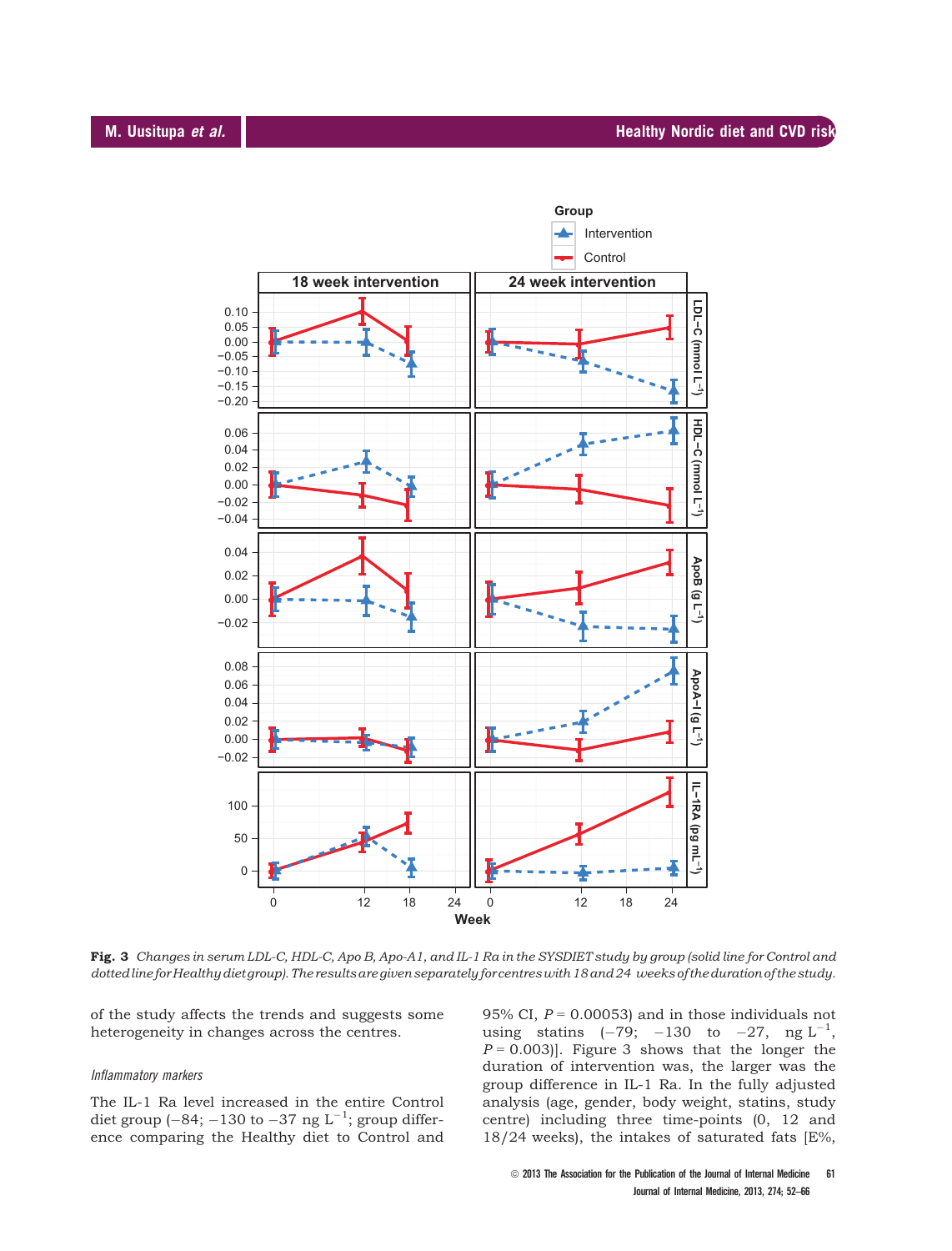|                | Estimate (95% CI)              | P-value |
|----------------|--------------------------------|---------|
| Magnesium (mg) | $-0.23$ ( $-0.41$ to $-0.05$ ) | 0.012   |
| SFA (E%)       | 4.28 (0.02 to 8.53)            | 0.049   |
| Potassium (mg) | $-0.02$ ( $-0.04$ to 0.00)     | 0.073   |
| Fat (E%)       | 2.04 $(-0.49$ to 4.57)         | 0.11    |
| MUFA (E%)      | $5.13$ (-1.14 to 11.40)        | 0.11    |
| Vitamin C (mg) | $-0.16$ ( $-0.35$ to 0.04)     | 0.12    |
| Fibre $(g)$    | $-0.95$ ( $-2.39$ to 0.50)     | 0.2     |
| PUFA (E%)      | $-1.79$ (-9.06 to 5.47)        | 0.63    |
|                |                                |         |

Table 5 Association of IL-1 Ra with selected dietary  $variable$ s<sup>a</sup>

Data are given as beta estimate with 95% CI.

<sup>a</sup>After adjustment for age, gender, body weight, statin use and centre (study duration).

4.28 (95% CI 0.02; 8.53),  $P = 0.049$  and magnesium  $[mg, -0.23 (-0.41; -0.05), P = 0.012]$  were significantly associated with IL-1 Ra levels (Table 5). Otherwise, no differences were observed in inflammatory markers or HMW adiponectin concentrations between the groups. However, the concentrations of IL-1 beta and IL-10 were low or below functional sensitivity in the majority of the participants (70% and 40% of samples, for IL-1 beta and IL- 10, respectively).

#### **Discussion**

In this randomized trial carried out with isocaloric diets, the Healthy Nordic diet, based on Nordic dietary recommendations, did not modify insulin sensitivity and glucose tolerance but resulted in significant between-group changes in non-HDL-C, LDL-C to HDL-C ratio and Apo B to Apo A1 ratio favouring protection from atherosclerosis. Interestingly, as compared to the Healthy diet group, there was a significant increase in IL-1 Ra level with time in the Control diet group. It should be emphasized that our aim was isocaloric study design because we wanted to examine the effect of quality of diet on glucose metabolism, risk factors and inflammation. Concomitant weight loss would make it difficult to interpret the results in this kind of dietary intervention regarding the quality of an experimental diet [13]. It can be argued that the results are simply in line to that what can be expected from dietary changes made. However, besides macronutrient and dietary fibre intakes also micronutrients and non-nutrients may have health effects [12], as was the case in

the present study, for example, regarding the link between magnesium intake and the change in IL-1 Ra. Thus, obviously, the present study provides novel data on the health effects of Nordic dietary pattern and adds to our current knowledge on the impact of this diet on multitude of metabolic disorders in individuals with features of MetS, not examined previously in detail.

As judged from the dietary records, compliance to the Healthy diet was satisfactory. With regard to phospholipid fatty acid composition, the decrease in dihomo-gamma-linolenic acid proportions and increase in EPA and DHA proportions in the Healthy diet group can be ascribed to higher fish intake [32]. Instead, there were no significant differences between the groups for oleic acid content. It is known from controlled feeding trials, where saturated fat (mainly from high-fat dairy products) have been replaced by rapeseed oil in the diet, that the phospholipid proportions of oleic acid, linoleic acid and alpha-linolenic acid increase significantly, whereas the proportions of palmitic acid, palmitoleic acid, dihomo-gammalinolenic acid and pentadecanoic acid decrease [33].

The lack of effects on glucose metabolism may partly reflect the isocaloric dietary design and that it may be difficult to improve glucose metabolism in established MetS without any concomitant weight loss or more marked changes in diet [23, 29].

The reduction in Apo B to Apo A ratio and non-HDL-C concentration during the healthy Nordic diet indicates the reduction in those lipid fractions that are known to promote atherosclerosis [5, 6]. Whilst the non-HDL-C and Apo B lowering effect of the healthy Nordic diet was expected, the trends towards an elevated HDL-C and Apo A1 were less expected, because lowered HDL-C was reported, for example, in the DASH study [34] and after 6 week intervention in the NORDIET study [23], possibly explained by the lower fat content in those diets. However, a diet rich in berries [35, 36], vegetables, fruit and whole grains and foods with low glycaemic index may result in an elevation of HDL-C in the longer term [24, 37]. Indeed, Esposito et al. also reported an elevation in HDL-C by 0.1 mmol  $L^{-1}$  in their study on the long-term effects of a Mediterranean-type diet [14], but there was simultaneous weight reduction during that study [14]. According to the present study design, body weight, physical activity and alcohol intake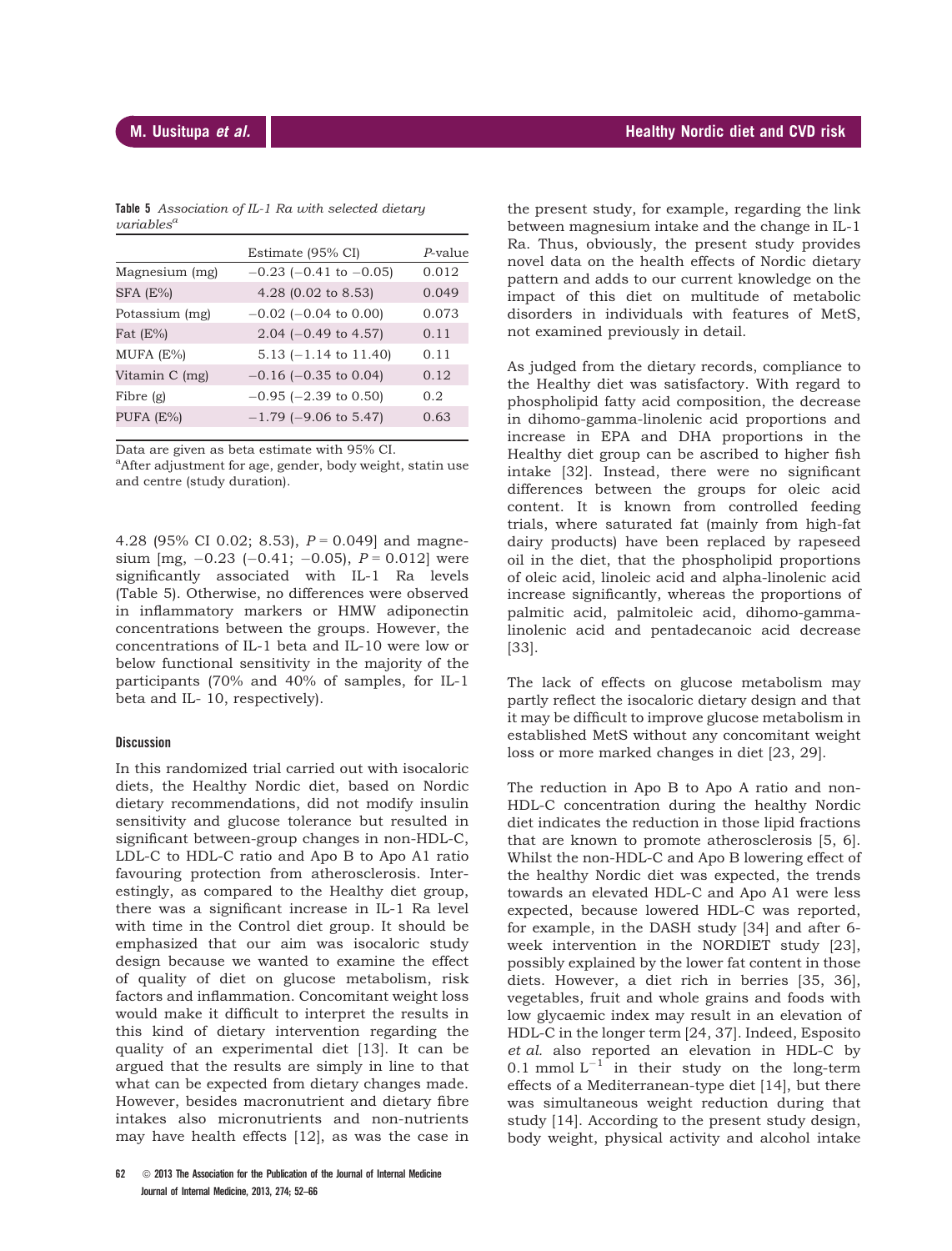remained essentially unchanged during the trial. Thus, these confounders could not explain the observed results of HDL-C in our study. It is noteworthy that not all studies on the Mediterranean-type diet have reported beneficial effects [38].

The changes in systolic and diastolic blood pressure were not significantly different between the groups. This is in contrast to that seen in the DASH [39] or NORDIET studies [23] with quite similar dietary pattern. In the present study, fat intake was higher as compared to the DASH and NORDIET studies. Furthermore, we achieved only modest changes in self-reported salt intake, and based on 24-h urinary sodium excretion, no reduction in the sodium intake was found in both groups. Perhaps more effort might have been needed in dietary counselling and use of low-salt products.

Amongst the cytokines, IL-1 Ra was markedly and consistently elevated during the Control diet because there was a worsening in the quality of diet. IL-1 Ra is considered as one of the most sensitive markers of inflammation in obesity and MetS [40–44]. Furthermore, elevated levels of IL-1 Ra have been shown to predict the onset of type 2 diabetes and progression of MetS to overt type 2 diabetes after adjustment for obesity and hs-CRP [43]. The observed elevation of IL-1 Ra may be a compensatory phenomenon [45] to a more atherogenic or proinflammatory composition of the Control diet. Interestingly, IL-1 Ra was associated with the intake of saturated fats (increasing effect) and that of magnesium (decreasing effect), possibly reflecting high intakes of whole-grain products, berries and fruits. Magnesium deficiency may also be directly related to the formation of inflammatory cytokines [46], and in some cohort studies, magnesium intake was inversely associated with systemic inflammation and endothelial dysfunction [47]. In the absence of changed CRP and cytokine levels, decreases in IL-1 Ra and liver fat content were recently observed after a diet rich in polyunsaturated compared with saturated fatty acids [48]. Furthermore, elevated levels of IL-1 Ra in serum have been related to nonalcoholic steatohepatitis [49]. These earlier findings together with our observations suggest that IL-1 Ra is an interesting and also highly sensitive inflammation marker responsive to dietary changes. All other inflammatory markers, including hs-CRP and IL-6, remained unchanged in the present study. This is in contrast to our previous observations where we found reduction in hs-CRP and E-selectin, a marker of endothelial function, during a diet consisting of fatty fish, rye bread and bilberries, thus resembling the present diet [29]. The observed difference between these two studies could be explained by the fact that the amounts of rye bread, fatty fish and bilberries consumed by the study individuals were higher in our previous study, whereas no major changes were otherwise allowed, for example, in the fatty acid composition of the experimental diets[29]. In the present study, according to the study design, there was an increase in the intake of saturated fat in the Control diet group, whereas the intake of saturated fat was reduced in the Healthy diet group.

#### Strengths and weaknesses

Despite compliance can be considered satisfactory when judging self-reported food records, in this study, the multicentre design including variation in genetic, cultural and dietary aspects could have lowered the chances to observe more pronounced beneficial effects. The larger number of dropouts in the Control diet group could be criticized, but it is explained by the fact that the female study participants were generally aware of healthy dietary principles. Therefore, a number of women randomized into the Control diet group were not willing to continue on the control diet. It can be argued that the variable duration of the study may weaken this study, but this may not be the case as demonstrated in the Fig. 3. One of the strengths of this study is the isocaloric study design achieved for up to 6 months, which made it possible to examine the effects of the dietary composition as such on the outcome measurements of interest without concomitant weight changes taking place in many comparative studies. It should also be noticed that the way we performed statistical analyses (i.e. without any exclusions and adjustments) did not change our conclusions.

From a public health point of view, these results are encouraging, as even small reductions in non-HDL-C and LDL-C are considered to have major impact on CVD morbidity and mortality [1, 3, 7]. Based on the recent data, non-HDL-C predicts even better the future risk of coronary heart disease than apo B or LDL-C, and the change in non-HDL-C in the present study can be estimated to result in 10% reduction in the coronary heart disease risk [50, 51]. Furthermore, a healthy Nordic dietary pattern may have other health benefit as suggested in a recent cohort study in this field [22].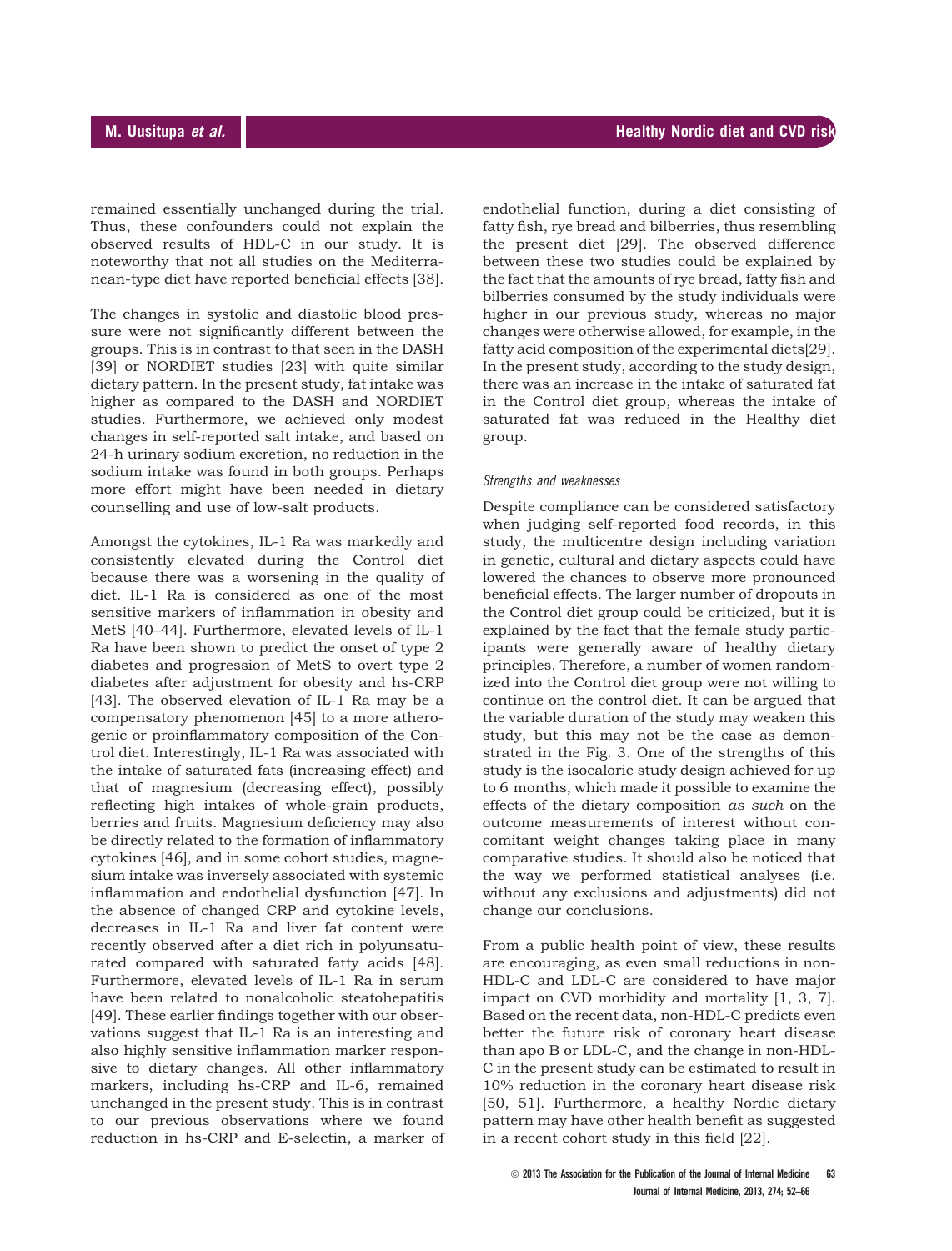In summary, this study suggests that it is possible to establish a healthy Nordic diet based on the Nordic dietary recommendations and using Nordic and local food items. Although no effect on insulin sensitivity and glucose metabolism was detected, possibly due to the weight-stable conditions, this diet corrected non-HDL-C and LDL-C to HDL-C and corresponding apolipoprotein ratios. A counteracting effect on the inflammation marker IL-1 Ra by the healthy Nordic diet vs. Control diet is an interesting new finding.

#### Conflict of interest statement

None conflicts of interest to declare.

#### Acknowledgements

Trial registration Clinical Trials.gov.identifier: NCT00992641. Systems biology in controlled dietary interventions and cohort studies (SYSDIET) is one of the three projects in the Nordic Centre of Excellence Programme on Food, Nutrition and Health nominated and funded by NordForsk for years 2007–2012 (SYSDIET; 070014). This intervention study was also funded by the Academy of Finland, Finnish Diabetes Research Foundation, Finnish Foundation for Cardiovascular Research, The Sigfrid Juselius Foundation, and EVO funding from Kuopio University Hospital (Finland); the Druvan Foundation, ESPEN, Skane County Council Research and Development Foundationl, The Heart-Lung Foundation, Diabetesfonden and Foundation Cerealia (Sweden); The Danish Obesity Research Centre (DanORC, www.danorc.dk), The Danish Council for Strategic Research (Dairy-Health, BioFunCarb) (Denmark), The Agricultural Productivity Fund, The Research Fund of the University of Iceland (Iceland). The following companies provided food products for the study participants: Kesko Food Ltd, Raisio Group (Finland); Belico Food AB, Fazer Bageri Sverige, Lantmännen, Oatly AB, Olle Svensson AB, Procordia Food AB, Pagen AB, Unilever, Wasabröd AB (Sweden); Lantmännen Food R&D, Jan Import A/S, Ardo A/ S, Scandic Food A/S, WASA, Glyngøre Limfjord A/ S, Royal Greenland A/S, Arla Foods (Denmark); The Mother Earth Farm at Vallanes (Iceland); and Unilever Nordic (Sweden, Denmark, Iceland). We would like to express our thanks to the following persons for dietary counselling, practical contribution to this project or technical assistance: Brudy Zhao Han (building and management of the database for SYSDIET), Maria Lankinen (finalizing the

database), Vanessa de Mello Laaksonen (calculating insulin sensitivity and secretion indices) Tiina Lappalainen, Anne Jääskeläinen, Kaija Kettunen, Tuomas Onnukka, Hanne Lysdal Petersen, Britta Naimi Krath, Sarah Ben Soltane, Asta Hietala, Marketta Niiranen, Anneli Kangas-Kerkelä, Eeva Nissinen, Marja-Leena Kytökangas, Saara Korhonen and Sari Pyrhönen (Finland); Margit Bergström, Bertil Nilsson, Hannah Helgegren, Linda Jonsson and Matilda Ulmius (Skane University Hospital and Lund University), Ola Kally Magnusdottir, Kristjan Thor Gunnarsson, Brynja Bodvarsdottir (Iceland), Siv Tengblad (for conducting the fatty acid analyses, Uppsala University, Sweden). The authors' responsibilities were as follows: MU, KH, MJS, IT, KSP, UR and BA had the main responsibility of the conduction of the study in each trial centre. US, MK, LB, LC, AJ-P, IG and SEJ planned the study diets and trained the study personnel. MO had the responsibility of building and management of the database. JP had the responsibility of statistical analyses and made suggestions on data presentation. KJP analysed and interpreted the data on inflammatory factors, and MS and LOD took the main responsibility of the management of laboratory analyses. MU with KH, US, IT and UR wrote the first version of the manuscript. All of the authors belong to the SYS-DIET consortium, and they substantially contributed to the study design, conducting the study (MU, KH, MJS, US, MK, LB, LSM, LC, LOD, TB, AJ-P, GÖ, ML-O, K-HH, JH, FR, DI, IG, SEJ, IT, KSP, UR, BA), interpreting the data and finalizing the manuscript. MU has the main responsibility of the final content.

#### References

- 1 Mozaffarian D, Appel LJ, Van Horn L. Components of a cardioprotective diet: new insights. Circulation 2011; 123: 2870–91.
- 2 Alberti KGMM, Eckel RH, Grundy SM et al. Harmonizing the metabolic syndrome: a joint interim statement of the international diabetes federation task force on epidemiology and prevention; National Heart, Lung and, Blood Institute; American Heart Association; World Heart Federation; International Atherosclerosis Society; and International Association for the Study of Obesity. Circulation 2009; 120: 1640-5.
- 3 Mozaffarian D, Micha R, Wallace S. Effects on coronary heart disease of increasing polyunsaturated fat in place of saturated fat: a systematic review and meta-analysis of randomized controlled trials. PLoS Med 2010; 7: e1000252.
- 4 Katan MB, Zock P, Mensink RP. Effects of fats and fatty acids on blood lipids in humans: an overview. Am J Clin Nutr 1994; 60(Suppl): 1017S–22S.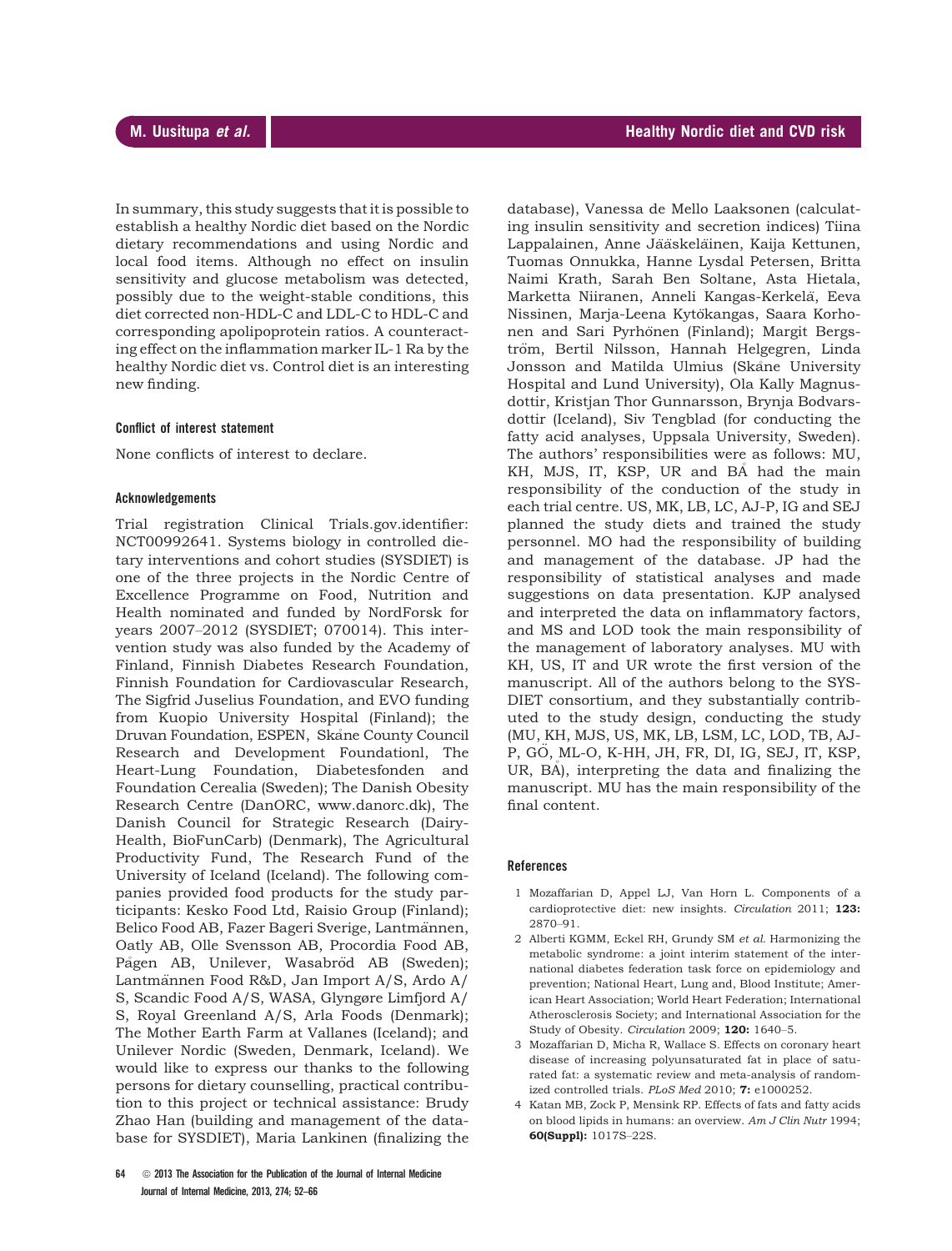# M. Uusitupa et al. Healthy Nordic diet and CVD risk

- 5 Sniderman A, Couture P, de Graaf J. Diagnosis and treatment of apolipoprotein B dyslipoproteinemias. Nat Rev Endocrinol 2010; 6: <sup>335</sup>–46.
- 6 Contois JH, McConnell JP, Sethi AA et al. Apolipoprotein B and cardiovascular risk: position statement from the AACC Lipoproteins and Vascular Diseases Division Working Group Best Practices. Clin Chem 2009; 55: <sup>407</sup>–19.
- 7 Ramjee V, Sperling LS, Jacobson TA. Non-high density lipoprotein cholesterol versus apolipoprotein B in cardiovascular risk stratification. Do the Math. JAm Coll Cardiol 2011; 58: 457-63.
- 8 Khera AV, Cuchel M, de la Llera-Moya M et al. Cholesterol efflux capacity, high density lipoprotein function, and atherosclerosis. N Engl J Med  $2011$ ;  $364$ : 127-35.
- 9 Donath MY, Shoelson SE. Type 2 diabetes as an inflammatory disease. Nat Rev Immunol 2011; 11: <sup>98</sup>–107.
- 10 Hansson GK, Hermansson A. The immune system in atherosclerosis. Nat Immunol 2011; 12: <sup>204</sup>–12.
- 11 Lopez-Garcia E, Schulze MB, Fung TT et al. Major dietary patterns are related to plasma concentrations of markers of inflammation and endothelial dysfunction. Am J Clin Nutr 2004; 80: <sup>1029</sup>–35.
- 12 Basu A. Devaraj Sr, Jialal I. Dietary factors that promote or retard inflammation. Arterioscler Thromb Vasc Biol 2006; 26: 995–1001.
- 13 Esposito K, Marfella R, Ciotola M et al. Effect of a Mediterranean–style diet on endothelial dysfunction and markers of vascular inflammation in the metabolic syndrome. A randomized trial. JAMA 2004; 292: <sup>1440</sup>–6.
- 14 Salas-Salvadó J, Garcia-Arellano A, Estruch R et al. PRDI-MET Investigators. Components of the Mediterranean-type food pattern and serum inflammatory markers among patients at high risk for cardiovascular disease. Eur J Clin Nutr 2008; 62: <sup>651</sup>–9.
- 15 Sofi F, Cesari F, Abbate R, Gensini GF, Casini A. Adherence to Mediterranean diet and health status; meta-analysis. BMJ 2008; 337: a1344.
- 16 Fung TT, Rexrode KM, Mantzoros CS, Manson JE, Willett WC, Hu FB. Mediterranean diet and incidence of and mortality from coronary heart disease and stroke in women. Circulation 2009; 119: <sup>1093</sup>–100.
- 17 Salas-Salvadó J, Bullo M, Babio N et al. PREDIMED Study Investigators. Reduction in the incidence of type 2 diabetes with the Mediterranean diet: results of the PREDIMED-Reus nutrition intervention randomized trial. Diabetes Care 2011; 34: <sup>14</sup>–9.
- 18 Willett WC, Sacks F, Trichopoulou A, Drescher G, Ferro-Luzzi A. Mediterranean diet pyramid: a cultural model for healthy eating. Am J Clin Nutr 1995; 61: S1402-19.
- 19 Papadaki A, Scott JA. The impact on eating habits of temporary translocation from a Mediterranean to a Northern European environment. Eur J Clin Nutr 2002; 56: <sup>455</sup>–61.
- 20 Roininen K, Tuorila H, Zandstra EH et al. Differences in health and taste attitudes and reported behavior among Finnish, Dutch and British consumers: a cross-national validation of the Health and Taste Attitude Scales [HTAS]. Appetite 2001; 37: 33-45.
- 21 Bere E, Brug J. Towards health-promoting and environmentally friendly regional diets - a Nordic example. Public Health Nutr 2009; 12: <sup>91</sup>–6.
- 22 Olsen A, Egeberg R, Halkjaer J, Christensen J, Overvad K, Tjonneland A. Healthy aspects of the Nordic diet are related to lower total mortality. J Nutr 2011; 141: 639-44.
- 
- 23 Adamsson V, Reumark A, Fredriksson I-B et al. Effects of a healthy Nordic diet on cardiovascular risk factors in hypercholesterolemic subjects: a randomized controlled trial [NOR-DIET]. J Intern Med 2011; 269: <sup>150</sup>–9.
- 24 Jenkins DJ, Kendall CW, McKeown-Eyessen G et al. Effect of a low-glycemic index or a high-cereal fiber diet on type 2 diabetes: a randomized trial. JAMA 2008; 300: 2742–53.
- 25 Spitzer RL, Yanovski S, Wadden T, Wing R, Marcus MD. Binge eating disorder: its further validation in a multisite study. Int J Eat Disord 1993; 13: <sup>137</sup>–53.
- 26 Nordic Nutrition Recommendations. 4th Edition Intergrading Nutrition and Physical activityNord 2004:13. Copenhagen: Nordic Council of Ministers, 2004.
- 27 Boberg M, Croon LB, Gustafsson I-B, Vessby B. Platelet fatty acid composition in relation to fatty acid composition in plasma and to serum lipoprotein lipids in healthy subjects with special reference to the linoleic acid pathway. Clin Sci 1985; 68: <sup>581</sup>–7.
- 28 Stancakova A, Javorsky M, Kuulasmaa T, Haffner SM, Kuusisto J, Laakso M. Changes in insulin sensitivity and release in relation to glycemia and glucose tolerance in 6,414 Finnish men. Diabetes 2009; 58: <sup>1212</sup>–21.
- 29 de Mello VD, Schwab U, Kolehmainen M et al. A diet high in fatty fish, bilberries and wholegrain products improves markers of endothelial function and inflammation in individuals with impaired glucose metabolism in a randomised controlled trial: the Sysdimet study. Diabetologia 2011; 54: 2755–67.
- 30 Pinheiro J, Bates D, DebRoy S, Sarkar D; the R Development Core Team. nlme: Linear and Nonlinear Mixed Effects Models. R package version 3.1-102. Available at: http://cran. r-project.org/web/packages/nlme/ [accessed March 2012].
- 31 R Development Core Team. R: A Language and Environment for Statistical Computing. Vienna, Austria: R Foundation for Statistical Computing, 2011. ISBN 3-900051-07-0, URL http://www.R-project.org/. Accessed March 30 2012.
- 32 Bonaa K. Epidemiological and intervention studies on the effect of marine polyunsaturated fatty acids on blood pressure. J Intern Med 1989; 225(Suppl 1): 105-10.
- 33 Iggman D, Gustafsson I-B, Berglund L, Vessby B, Marckmann P, Riserus U. Replacing dairy fat with rapeseed oil causes rapid improvement of hyperlipidaemia: a randomized controlled study. J Intern Med 2011; 270: 356-64.
- 34 Obarzanek E, Sacks FM, Vollmer WM et al. DASH Research group. Effects on blood lipids of a blood pressure-lowering diet: the Dietary Approaches to Stop Hypertension [DASH] Trial. Am J Clin Nutr 2001; 74: 80-9.
- 35 Basu A, Rhone M, Lyons TJ. Berries: emerging impact on cardiovascular health. Nutr Rev 2010; 68: 168-77.
- 36 Erlund I, Koli R, Alfthan G et al. Favorable effects of berry consumption on platelet function, blood pressure, and HDL cholesterol. Am J Clin Nutr 2008; 87: <sup>323</sup>–31.
- 37 Frost G, Leeds AA, Dore CJ, Madeiros S, Brading S, Dornhorst A. Glycaemic index as a determinant of serum HDLcholesterol concentration. Lancet 1999; 353: 1045-8.
- 38 Michalsen A, Lehmann N, Pithan C et al. Mediterranean diet has no effect on markers of inflammation and metabolic risk factors in patients with coronary heart disease. Eur J Clin Nutr 2006; 60: <sup>478</sup>–85.
- 39 Appel LJ, Moore TJ, Obarzanek E et al. A clinical trial of the effects of dietary patterns on blood pressure. DASH